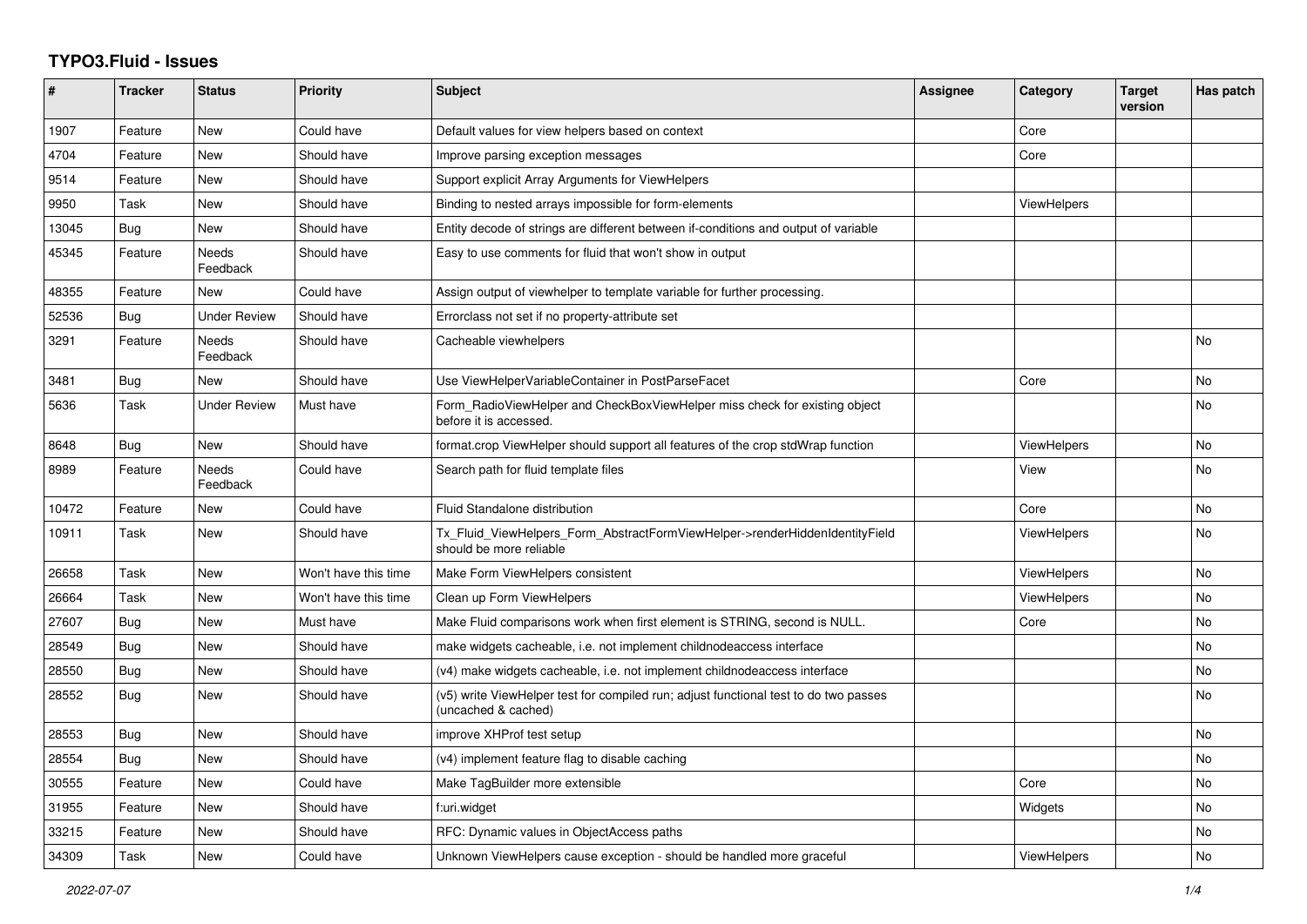| #     | <b>Tracker</b> | <b>Status</b>       | <b>Priority</b> | Subject                                                                                   | Assignee | Category    | <b>Target</b><br>version | Has patch     |
|-------|----------------|---------------------|-----------------|-------------------------------------------------------------------------------------------|----------|-------------|--------------------------|---------------|
| 34682 | Bug            | <b>Under Review</b> | Should have     | Radio Button missing checked on validation error                                          |          | ViewHelpers |                          | No            |
| 36410 | Feature        | New                 | Should have     | Allow templates to send arguments back to layout                                          |          | ViewHelpers |                          | No            |
| 36655 | Bug            | New                 | Should have     | <b>Pagination Links</b>                                                                   |          | Widgets     |                          | No            |
| 37619 | Bug            | New                 | Should have     | Fatal Error when using variable in name attribute of Section ViewHelper                   |          | ViewHelpers |                          | No            |
| 38130 | Feature        | New                 | Should have     | Checkboxes and multiple select fields should have an assignable default value             |          |             |                          | No            |
| 38369 | Bug            | <b>New</b>          | Must have       | Resource ViewHelpers should not fall back to request package                              |          | View        |                          | No            |
| 39936 | Feature        | New                 | Should have     | registerTagAttribute should handle default values                                         |          | ViewHelpers |                          | No            |
| 39990 | Bug            | New                 | Should have     | Same form twice in one template: hidden fields for empty values are only rendered<br>once |          | Core        |                          | No            |
| 40064 | Bug            | New                 | Must have       | Multiselect is not getting persisted                                                      |          | ViewHelpers |                          | No            |
| 40081 | Feature        | New                 | Should have     | Allow assigned variables as keys in arrays                                                |          |             |                          | No            |
| 42397 | Feature        | New                 | Should have     | Missing viewhelper for general links                                                      |          |             |                          | No            |
| 42743 | Task           | New                 | Should have     | Remove inline style for hidden form fields                                                |          |             |                          | No            |
| 43071 | Task           | <b>New</b>          | Should have     | Remove TOKENS for adding fallback teplates in B                                           |          |             |                          | No            |
| 43072 | Task           | New                 | Should have     | Remove TOKENS for adding templates fallback in Backporter                                 |          | View        |                          | No            |
| 44234 | Bug            | <b>Under Review</b> | Should have     | selectViewHelper's sorting does not respect locale collation                              |          | ViewHelpers | 2.1                      | No            |
| 45153 | Feature        | New                 | Should have     | f:be.menus.actionMenuItem - Detection of the current select option is insufficient        |          |             |                          | No            |
| 45384 | Bug            | New                 | Must have       | Persisted entity object in widget-configuration cannot be deserialized (after reload)     |          | Widgets     | 2.0.1                    | No            |
| 45394 | Task           | New                 | Should have     | Forwardport Unit test for standalone view                                                 |          | View        |                          | No            |
| 46091 | Task           | Needs<br>Feedback   | Should have     | Show source file name and position on exceptions during parsing                           |          |             |                          | No            |
| 46257 | Feature        | <b>Under Review</b> | Should have     | Add escape sequence support for Fluid                                                     |          | Core        |                          | No            |
| 46289 | Bug            | Needs<br>Feedback   | Should have     | Enable Escaping Interceptor in XML request format                                         |          | View        | 2.0.1                    | No            |
| 46545 | Feature        | <b>New</b>          | Should have     | Better support for arrays in options of SelectViewHelper                                  |          |             |                          | No            |
| 47006 | <b>Bug</b>     | <b>Under Review</b> | Should have     | widget identifier are not unique                                                          |          |             |                          | No            |
| 47669 | Task           | New                 | Should have     | FormViewHelper does not define the default request method                                 |          |             |                          | No            |
| 49038 | <b>Bug</b>     | New                 | Must have       | form.select does not select the first item if prependOptionValue is used                  |          |             |                          | No            |
| 49600 | <b>Bug</b>     | New                 | Should have     | f:form tag shown as a HTML on frontend                                                    |          | ViewHelpers |                          | $\mathsf{No}$ |
| 49756 | Feature        | <b>Under Review</b> | Should have     | Select values by array key in checkbox viewhelper                                         |          |             |                          | No            |
| 50888 | Bug            | <b>Under Review</b> | Should have     | WSOD by changing name of section and if Fluid caches are generated                        |          |             |                          | No            |
| 51100 | Feature        | New                 | Must have       | Links with absolute URI should have the option of URI Scheme                              |          | ViewHelpers |                          | No            |
| 51277 | Feature        | New                 | Should have     | ViewHelper context should be aware of actual file occurrence                              |          |             |                          | No            |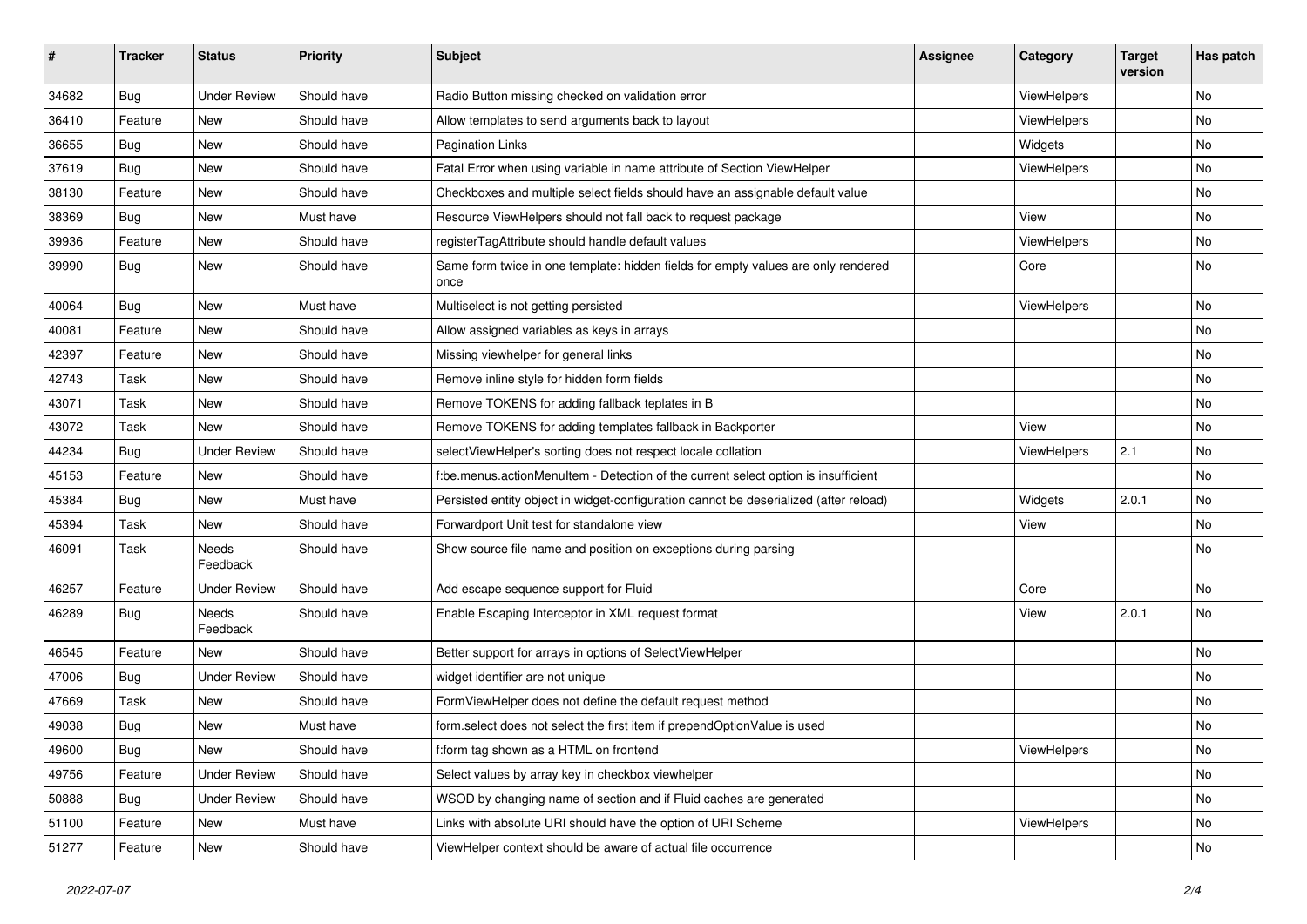| #     | <b>Tracker</b> | <b>Status</b>       | <b>Priority</b> | <b>Subject</b>                                                                                | <b>Assignee</b>             | Category    | <b>Target</b><br>version | Has patch |
|-------|----------------|---------------------|-----------------|-----------------------------------------------------------------------------------------------|-----------------------------|-------------|--------------------------|-----------|
| 52419 | Bug            | New                 | Should have     | Wrong PHPDocs notation for default value inline f:translate viewhelper                        |                             |             | 2.0                      | No        |
| 52591 | Bug            | New                 | Should have     | The Pagination Widget broken for joined objects                                               |                             |             |                          | No        |
| 54284 | Bug            | New                 | Should have     | Default Option for Switch/Case VH                                                             |                             | ViewHelpers |                          | No        |
| 56237 | Task           | New                 | Should have     | in-line (Condition) View Helpers should not evaluate on parsing                               |                             |             |                          | No        |
| 57885 | Bug            | New                 | Must have       | Inputs are cleared from a second form if the first form produced a vallidation error          |                             |             |                          | No        |
| 58921 | Bug            | New                 | Should have     | f:form.* VHs crash if NOT inside f:form but followed by f:form                                |                             |             |                          | <b>No</b> |
| 58983 | Bug            | New                 | Should have     | format.date does not respect linebreaks and throws exception                                  |                             |             |                          | No        |
| 60003 | Feature        | New                 | Should have     | Add required-Attribute to f:form.password                                                     |                             | ViewHelpers |                          | No        |
| 60181 | Feature        | New                 | Could have      | Caching mechanism for Fluid Views/Templates                                                   |                             | View        |                          | No        |
| 60271 | Feature        | New                 | Should have     | Paginate viewhelper, should also support arrays                                               |                             |             |                          | No        |
| 62346 | Feature        | New                 | Could have      | f:comment should have high precende                                                           |                             | Core        | 3.x                      | No        |
| 65424 | Bug            | <b>Under Review</b> | Should have     | SelectViewHelper must respect option(Value Label)Field for arrays                             |                             | ViewHelpers |                          | No        |
| 7608  | Feature        | New                 | Could have      | Configurable shorthand/object accessor delimiters                                             |                             | Core        |                          | Yes       |
| 30937 | Bug            | New                 | Should have     | CropViewHelper stringToTruncate can't be supplied so it can't be easily extended              |                             | ViewHelpers |                          | Yes       |
| 32035 | Task           | New                 | Should have     | Improve fluid error messages                                                                  |                             | Core        |                          | Yes       |
| 36559 | Feature        | New                 | Could have      | New widget progress bar                                                                       |                             |             |                          | Yes       |
| 60856 | Bug            | New                 | Must have       | Target attribute not supported by the form viewhelper                                         |                             | ViewHelpers |                          | Yes       |
| 54195 | Task           | New                 | Should have     | Rename and move FormViewHelper's errorClass value, currently 'f3-form-error'                  | Adrian Föder                | ViewHelpers |                          | No        |
| 51239 | Bug            | <b>Under Review</b> | Must have       | AbstractViewHelper use incorrect method signature for "\$this->systemLogger->log()"           | Adrian Föder                | Core        |                          | Yes       |
| 53806 | Bug            | <b>Under Review</b> | Should have     | Paginate widget maximumNumberOfLinks rendering wrong number of links                          | Bastian<br>Waidelich        | Widgets     |                          | No        |
| 59057 | Bug            | <b>Under Review</b> | Must have       | Hidden empty value fields shoud be disabled when related field is disabled                    | <b>Bastian</b><br>Waidelich | ViewHelpers |                          | No        |
| 58862 | Bug            | Needs<br>Feedback   | Should have     | FormViewHelper doesn't accept NULL as value for \$arguments                                   | Bastian<br>Waidelich        | ViewHelpers |                          | Yes       |
| 3725  | Feature        | New                 | Could have      | CSS Engine                                                                                    | Christian Müller            | ViewHelpers |                          | No        |
| 33628 | Bug            | Needs<br>Feedback   | Must have       | Multicheckboxes (multiselect) for Collections don't work                                      | Christian Müller            | ViewHelpers |                          | No        |
| 55008 | Bug            | <b>Under Review</b> | Should have     | Interceptors should be used in Partials                                                       | Christian Müller            |             |                          | No.       |
| 37095 | Feature        | New                 | Should have     | It should be possible to set a different template on a Fluid TemplateView inside an<br>action | Christopher<br>Hlubek       |             |                          | No        |
| 8491  | Task           | Needs<br>Feedback   | Should have     | link.action and uri.action differ in absolute argument                                        | Karsten<br>Dambekalns       | ViewHelpers |                          | No        |
| 43346 | Feature        | <b>Under Review</b> | Should have     | Allow property mapping configuration via template                                             | Karsten<br>Dambekalns       | ViewHelpers | 2.1                      | No        |